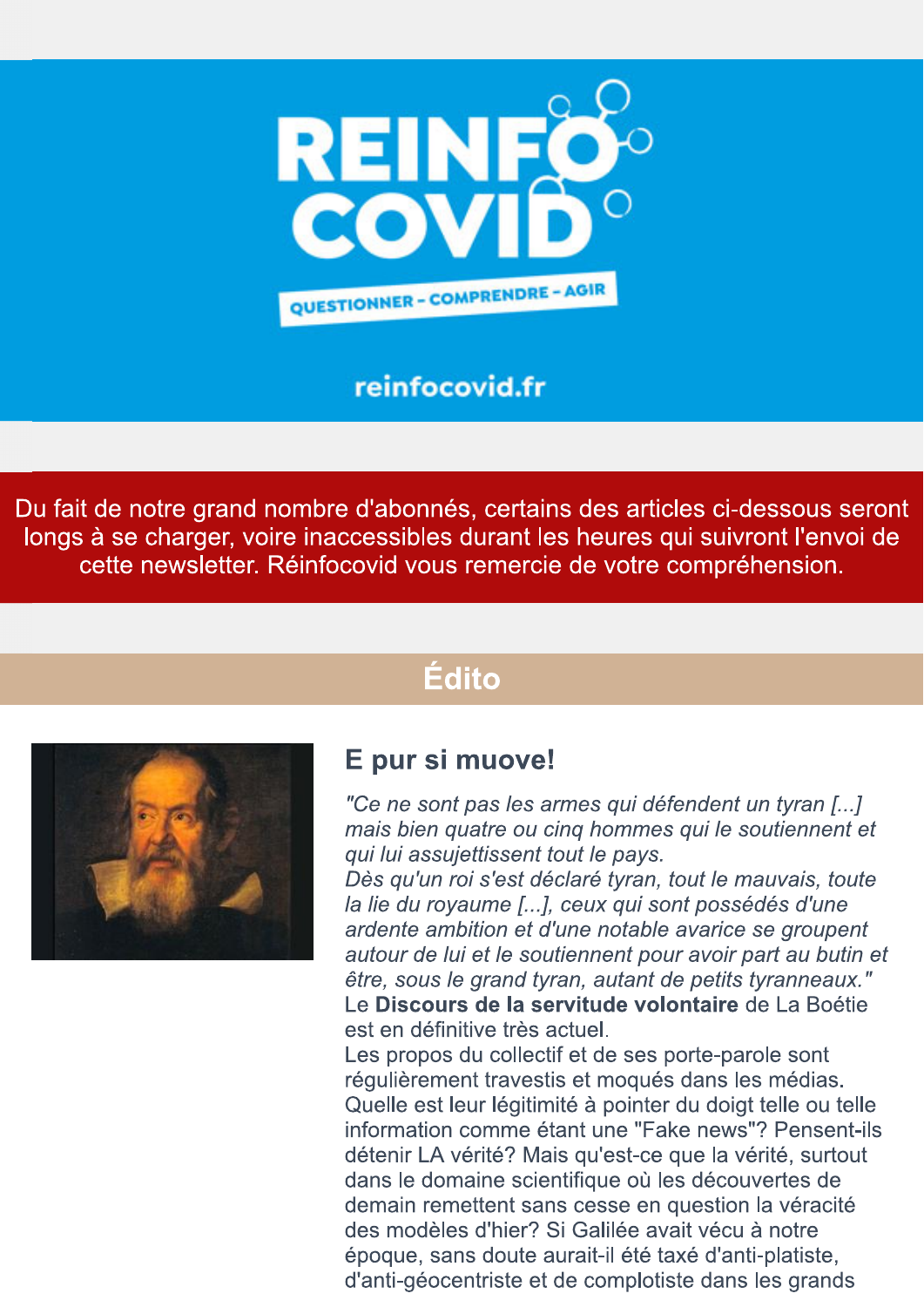journaux par des fact-checkers zélés. E pur si muove! Et pourtant elle tourne!

Réinfo Covid, c'est 78 000 abonnés à la newsletter, 103 000 sur YouTube, 30 000 sur Facebook, 16 000 sur Instagram, 31 000 sur Twitter, 3 500 sur Telegram. Vos soutiens confirment la légitimité de notre collectif entièrement bénévole et sans argent. Nous vous en remercions.

Dans cette newsletter, des vidéos et des articles scientifiques pour informer, des émissions et des lives pour se divertir, des défis pour sensibiliser à l'art et l'information, des soutiens à Louis Fouché...

Alors quoiqu'en disent les médias, continuons à tourner joyeusement sur cette belle Terre tous ensemble ! E pur si muove!

## Vidéos du collectif



### **Vaccination et femmes enceintes**

Les vaccins sont-ils efficaces contre une maladie potentiellement dangereuse pour les femmes enceintes? Être enceinte est-il un facteur de risque? Quels sont les effets indésirables de la vaccination sur les femmes enceintes?

Les réponses d'Hélène Banoun, pharmacien biologiste, lors du Conseil Scientifique Indépendant n°8.

Voir la vidéo



### **Comprendre**

### **Comparaison mortalité Covid-19 et** létalité vaccin

#### Par : Le collectif Reinfocovid

Face aux injonctions répétées nous enjoignant de nous vacciner, il est raisonnable de s'interroger sur la balance bénéfices/risques des vaccins, en comparant la mortalité liée à la Covid-19 et la létalité supposée liée à la vaccination par tranche d'âge.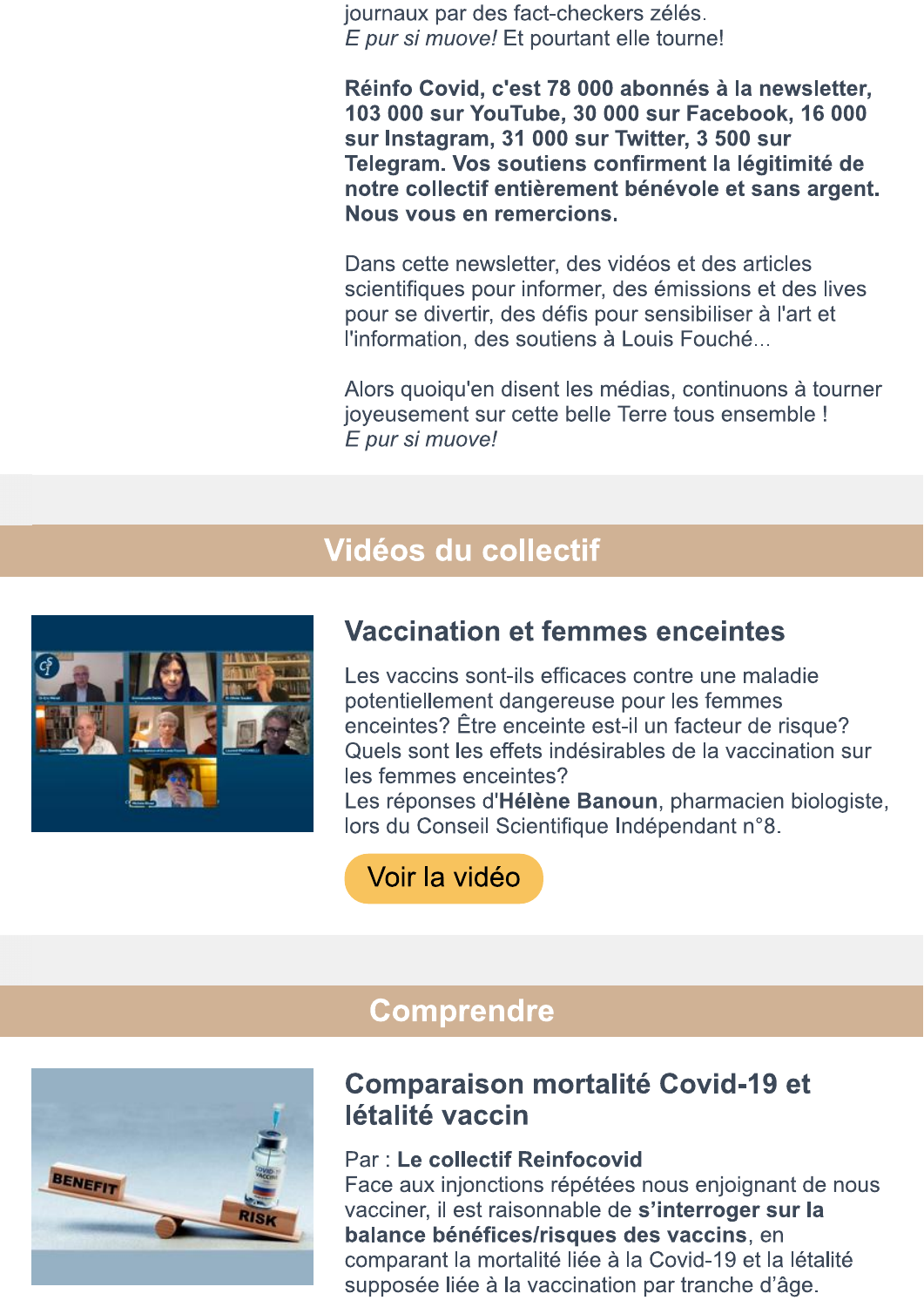

### Vacciner les enfants, est-ce bien éthique?

### Par le Dr Eric Ménat

Si le vaccin est efficace, il devrait être suffisant de vacciner les plus fragiles pour leur éviter de mourir, sans faire prendre de risques inutiles aux plus jeunes.

### En savoir plus

# **Ça bouge!**



# **Cluster Quiz**

Le seul jeu qui garantit 100% de cas positifs vers un pass humoristique. Un bon geste barrière, voir la vie du bon côté, parce que rire c'est aussi agir. Émission du Vendredi 18 juin 2021 à 20h30 Invités: Vincent Pavan, Olivier Soulier, Jérémie Mercier & Barrueco.

Présenté par Mihuma.

Voir la vidéo



# La tournée fantastique

Une émission tournée sur un plateau éphémère et nomade, monté en décor existant, urbain ou naturel, et démonté en 1 journée. Une émission qui présente des artistes (musiciens) en tournée avec des artistes locaux. Des figurants ayant répondu à un casting organisé en amont ou choisis parmi les passants. Des tournages autorisés par les municipalités. Le tout en lien avec la Marche Fantastique....

Ca vous intéresse?

C'est par ici:

• http://herewegoassociation.club/tournee-fantastique/ Et par là:

• http://latourneefantastique.org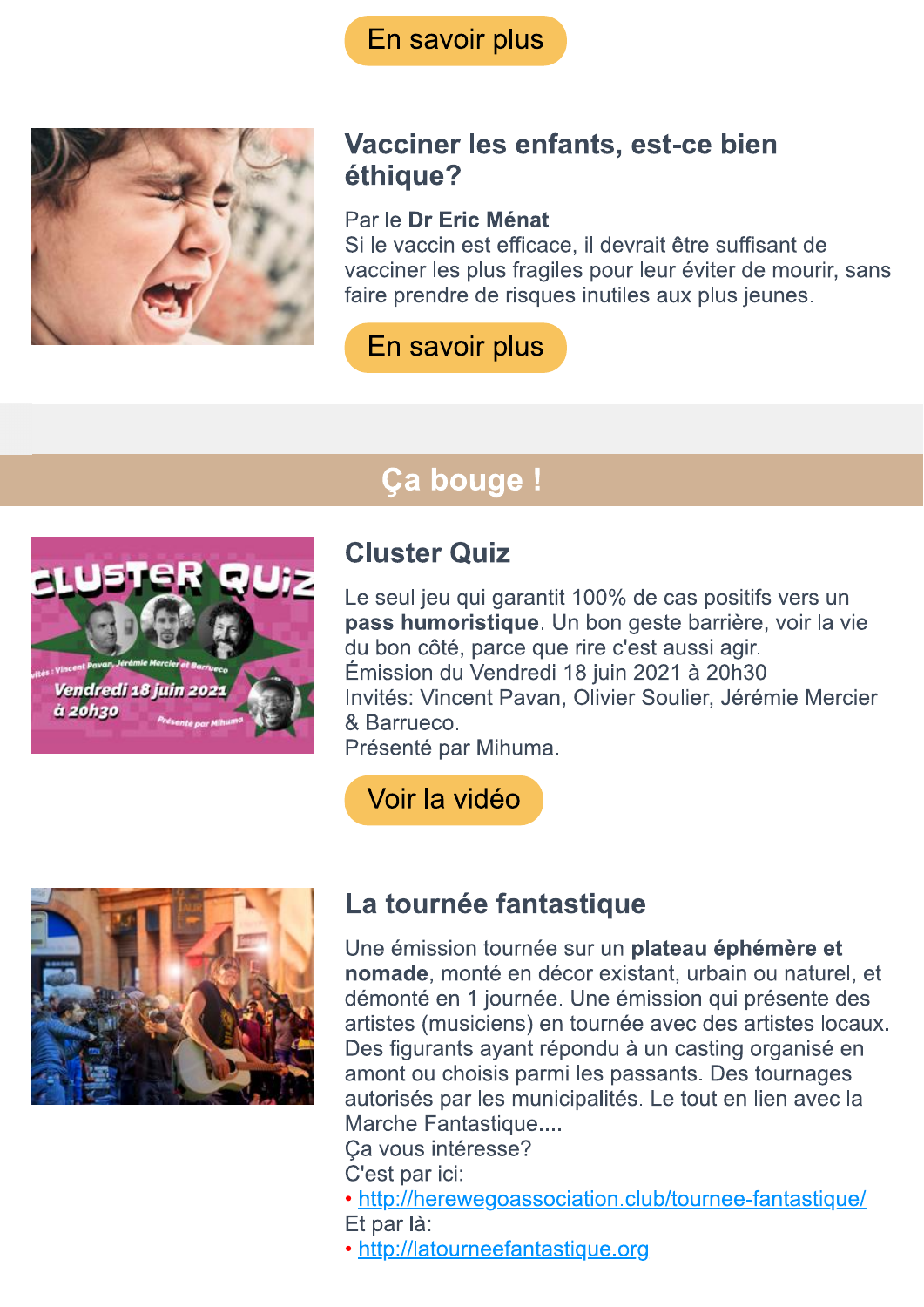Et aussi ici:

• https://marchefantastique.fr

### Idée pour les collectifs



### Les vacances arrivent !... Les vaccins aussi

Afin qu'un maximum de personnes puissent à la rentrée se positionner en conscience contre une obligation vaccinale des enfants contraire à toutes les règles éthiques, scientifiques et démocratiques, nous vous invitons à relever un défi :

• Réveiller les endormis avant qu'il ne soit trop tard !

· Imprimez cette planche de flyers - QR code en noir et blanc et à vos ciseaux, vos règles et vos cutters ! Offrez à vos contemporains une possibilité de découvrir les articles de l'équipe scientifique réinfocovid, et de se faire leur propre idée sur la question vaccinale. Sorties des classes, bancs d'école, panneaux d'affichage, lieux publics, gares, transports en commun... Nous vous invitons à inonder l'espace public de nos petits flyers de réinformation salutaire ! Le défi est lancé, nous avons jusqu'à la fin juin !

### Télécharger les flyers

### **Vos remerciements**



### 3 de vos lettres de remerciements

- · Soyons forts, Soutien à Louis Fouché...
- · Cher Louis Fouché, vos messages...
- · Vous dire combien Réinfocovid m'a aidé...

Vous êtes des centaines à nous écrire. Merci!

## Ensemble, on va plus loin...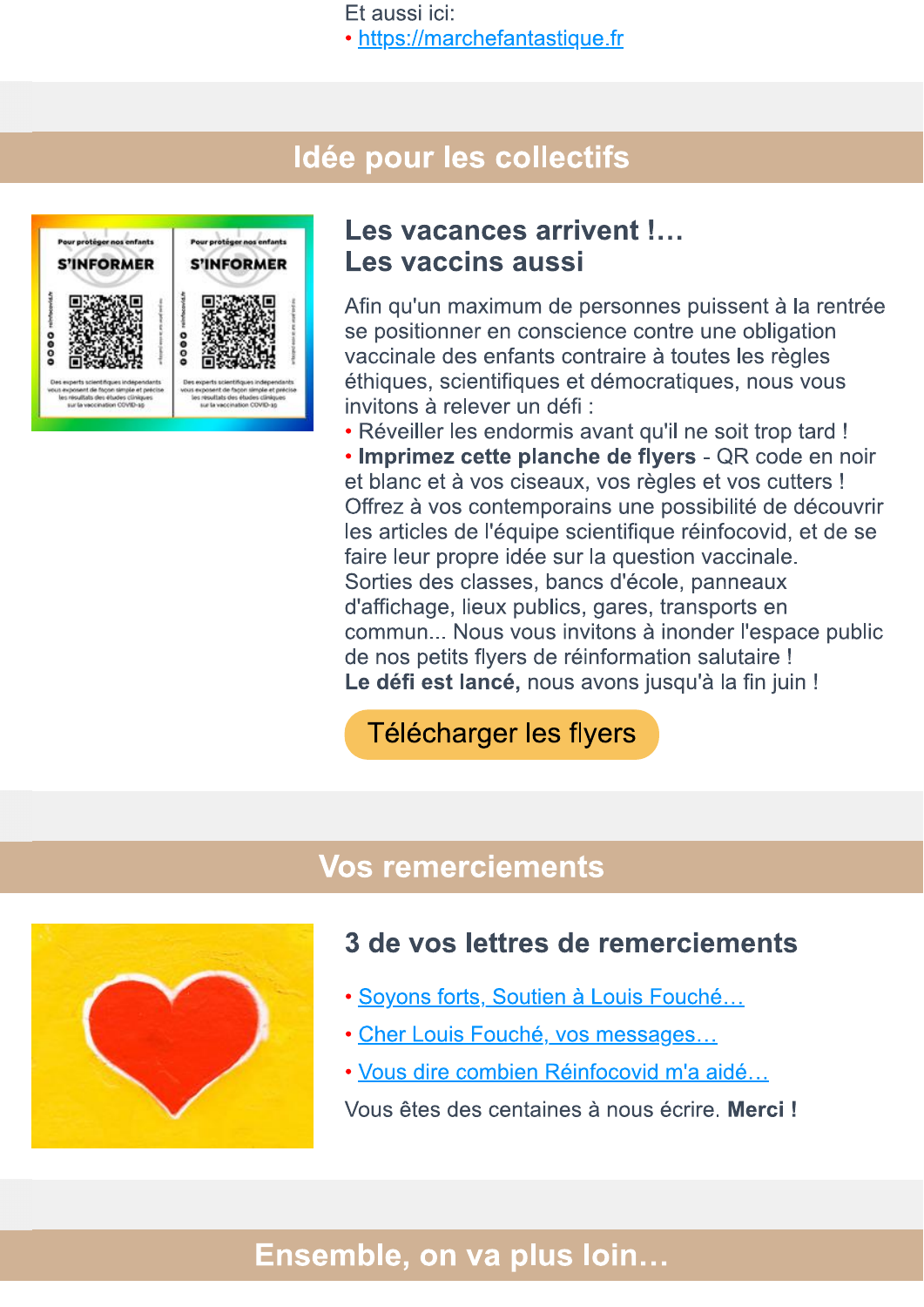**PROJET STREET ART TOUT PUBLIC** 



### **Mission street art tout public**

Répandons un message d'amour dans les rues en écrivant "je t'aime" au feutre blanc et noir épais Poska (5 euros) dans les rues de votre ville ou village. Allez-y par équipe de deux, masqués pour ne pas être reconnus, un qui écrit et l'autre qui surveille, habillés en noir de la tête aux pieds, très tôt le matin le dimanche ou dans la nuit. Trouvez le bitume lisse, les poteaux, les panneaux de sens interdit, les bancs, les bandes blanches des passages piétons...

Prenez-les en photo et envoyez-les à artistes@reinfocovid.fr et diffusez-les sur les réseaux sociaux.

La puissance de cette phrase est importante, elle fera du bien à tous. Prochaine mission dans la prochaine newsletter

À partager, c'est à vous!

# Vos témoignages



### Votre vécu nous intéresse...

- · Des vaccinés pas comme les autres...
- Le point Godwin du covid
- · Courageux médecins qui avez sauvé...

Ajoutez votre témoignage

Abonnez-vous à nos chaînes **Youtube et Odysee** Et découvrez bien plus encore sur Discourse

> Vous êtes déjà 78 000 abonnés à la newsletter Reinfocovid

### **Reinfo Covid**